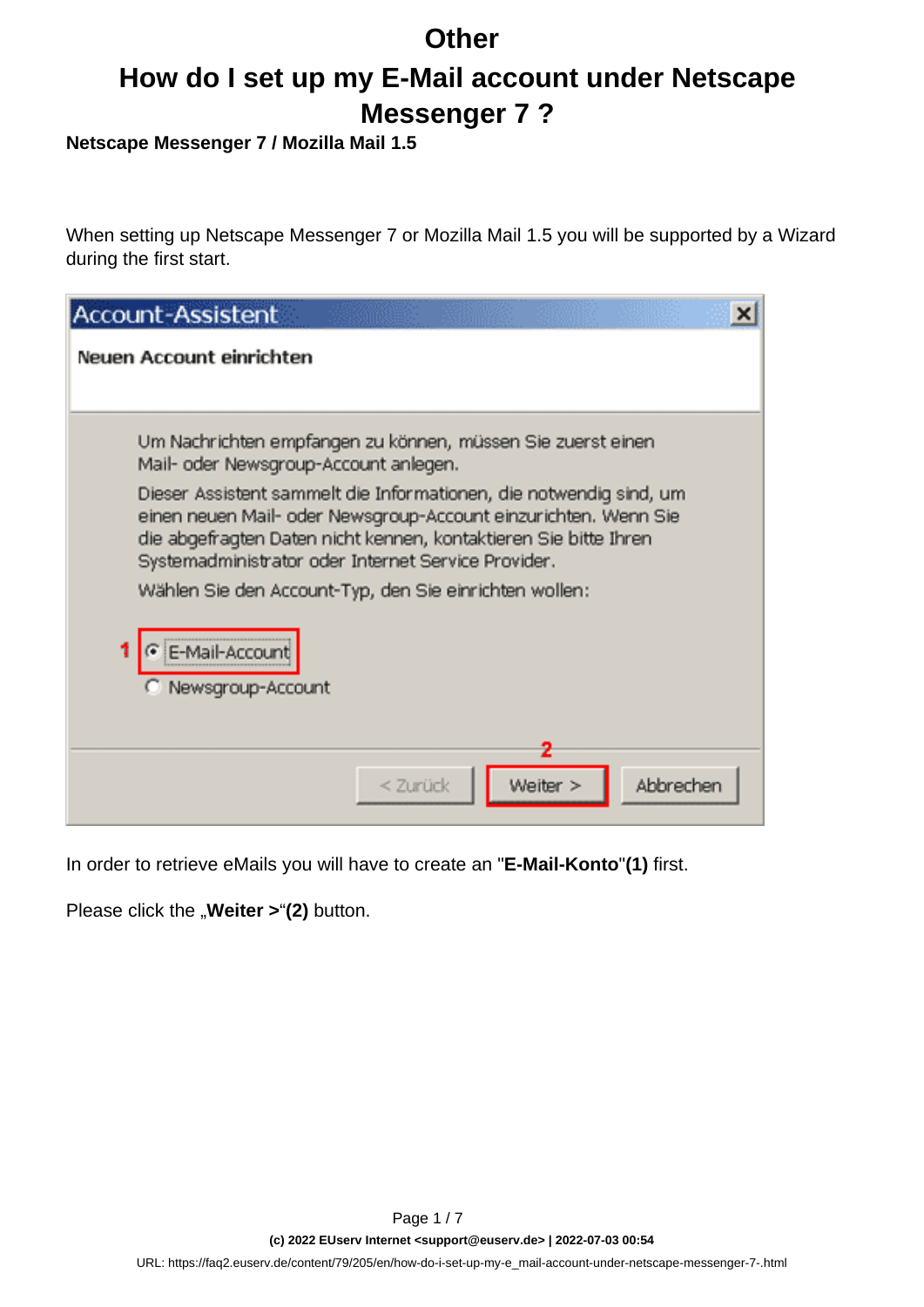| Account-Assistent                                                                                                                                                        |  |
|--------------------------------------------------------------------------------------------------------------------------------------------------------------------------|--|
| Identität                                                                                                                                                                |  |
|                                                                                                                                                                          |  |
| Jeder Account kann seine eigene Identität besitzen. Dies sind jene<br>Informationen, die Sie gegenüber anderen identifizieren, wenn diese Ihre<br>Nachrichten empfangen. |  |
| Geben Sie den Namen an, der im "Von"-Feld Ihrer abgesendeten<br>Nachrichten erscheinen soll (zum Beispiel "Hermann Maier").                                              |  |
| Ihr Name:<br>Ihr Name                                                                                                                                                    |  |
| Geben Sie Ihre E-Mail-Adresse an. Diese Adresse ist jene, die andere<br>verwenden, um Ihnen E-Mail zu schicken. (Zum Beispiel<br>"benutzer@beispiel.at".)                |  |
| info@ihrnamede.de<br>E-Mail-Adresse:                                                                                                                                     |  |
|                                                                                                                                                                          |  |
| Weiter ><br>Abbrechen<br>< Zurück                                                                                                                                        |  |

Enter your name into the **"Ihr Name**"**(1)** field. Enter your eMail address into the "**E-Mail-Adresse**"**(2)** field.

Click "**Weiter >**"**(3)** to proceed to the next page.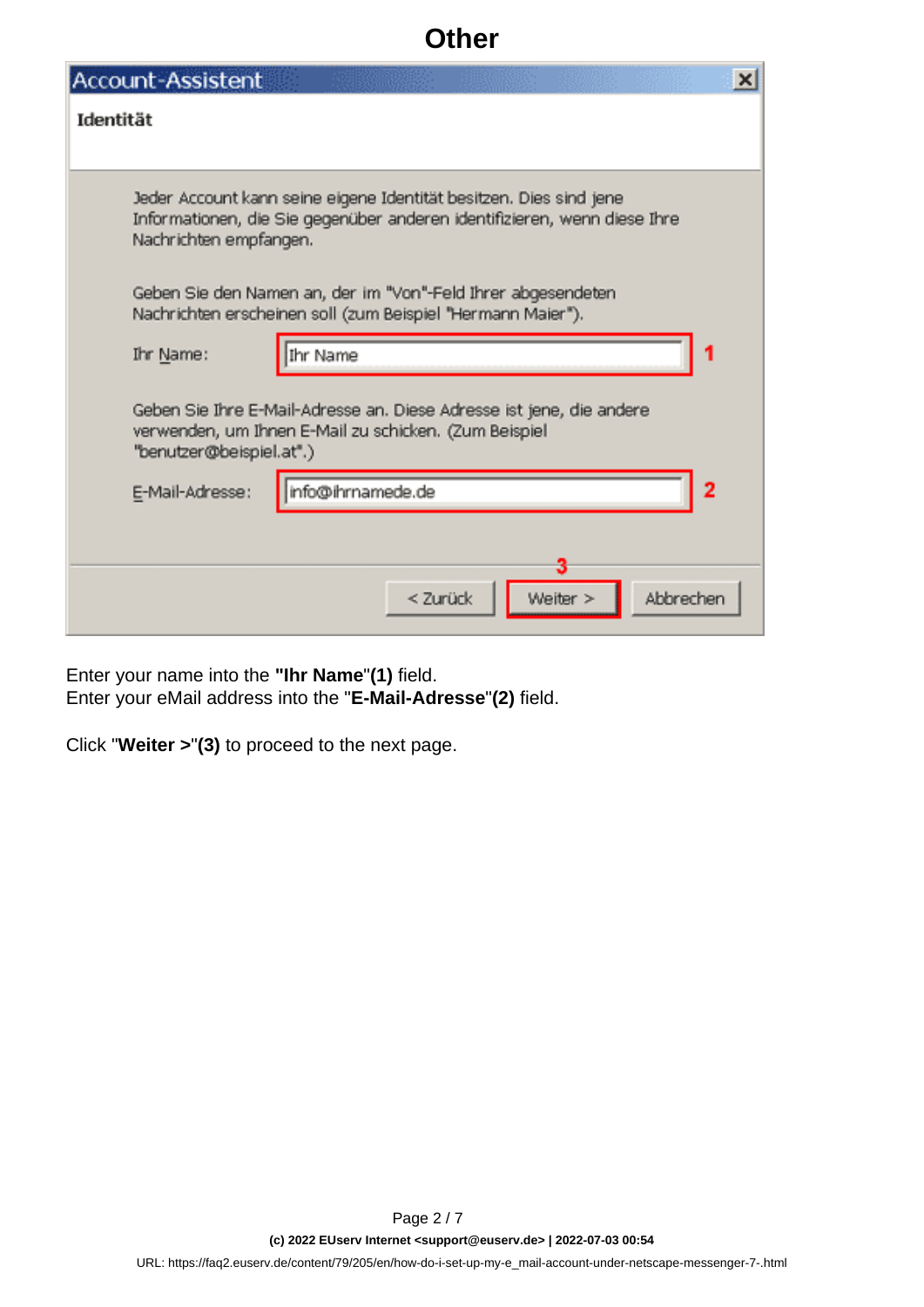| <b>Account-Assistent</b><br>×                                                                         |
|-------------------------------------------------------------------------------------------------------|
| Server-Informationen                                                                                  |
|                                                                                                       |
| Wählen Sie den Typ Ihres Servers für eingehende Mail.                                                 |
| $G$ POP<br>$C$ IMAP                                                                                   |
| Geben Sie den Namen Ihres Servers für eingehende Mail an (zum Beispiel<br>"mail.beispiel.at").        |
| Server für eingehende Mail: pop3.ServerName.de<br>2                                                   |
| Geben Sie den Namen Ihres Servers für ausgehende Mail (SMTP) an (zum<br>Beispiel "smtp.beispiel.at"). |
| Server für ausgehende Mail: smtp. ServerName. de<br>3                                                 |
|                                                                                                       |
| Weiter ><br>Abbrecher<br>< Zurück                                                                     |

To retrieve your eMails from our server you need a "POP3"(1) connection. Enter "**pop3.ServerName.de**" into the "**Server für eingehende Mai**l"**(2)** field. Enter "**smtp.ServerName.de**" into the "**Server für ausgehende Mail**"**(3)** field.

Please click the "**Weiter >"(4)** button.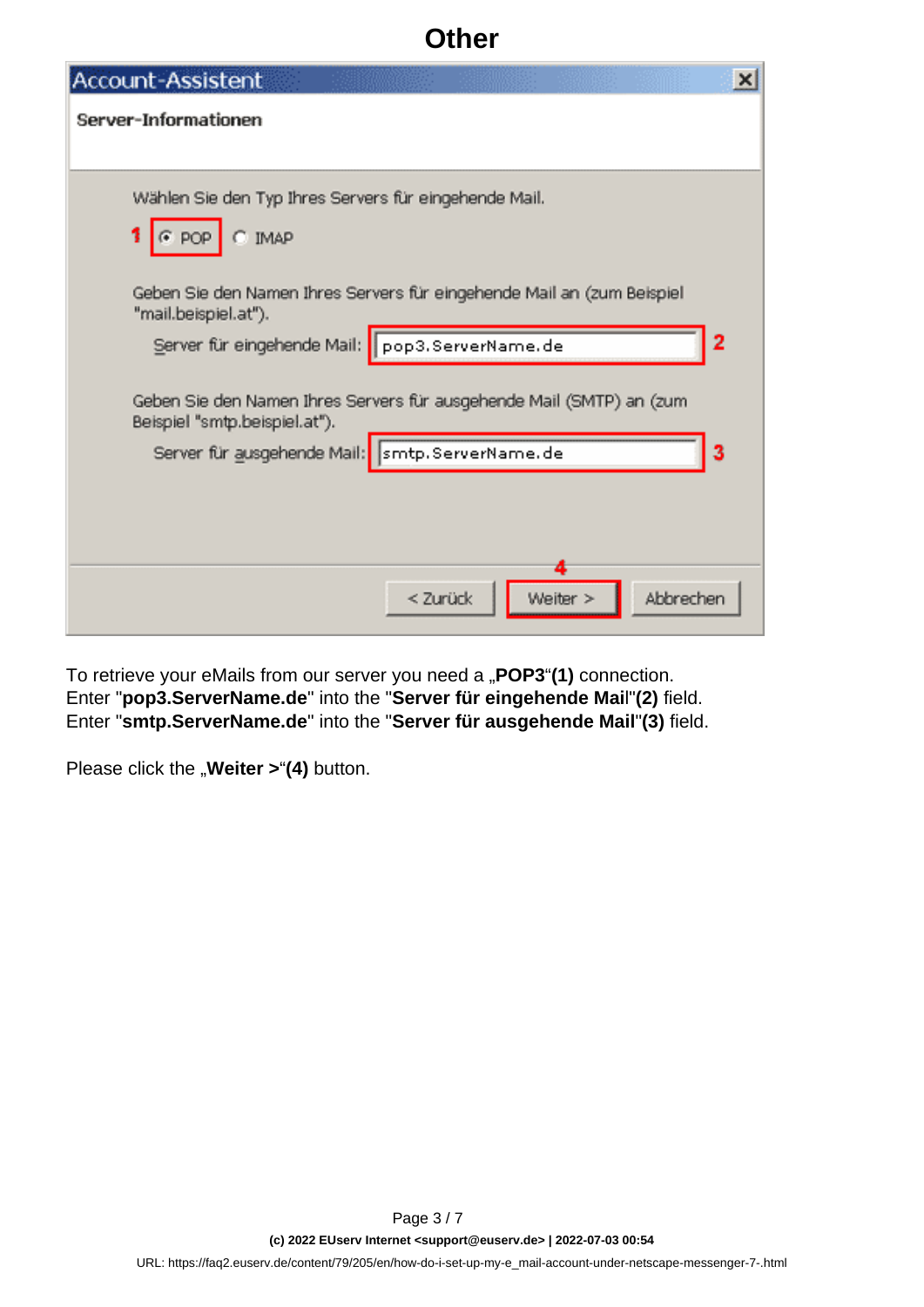| Account-Assistent                                                                                       | $\vert x \vert$ |
|---------------------------------------------------------------------------------------------------------|-----------------|
| Benutzername                                                                                            |                 |
|                                                                                                         |                 |
| Geben Sie den Benutzernamen an, der Ihnen von E-Mail-Provider gegeben<br>wurde (zum Beispiel "hmaier"). |                 |
| Benutzername:<br>Thr Benutzername<br>1                                                                  |                 |
|                                                                                                         |                 |
|                                                                                                         |                 |
|                                                                                                         |                 |
|                                                                                                         |                 |
|                                                                                                         |                 |
|                                                                                                         |                 |
|                                                                                                         |                 |
| 2<br>Weiter ><br>< Zurück<br>Abbrechen                                                                  |                 |

Enter your username into the field "Benutzername"(1).

Please click the "**Weiter > "(3)** button.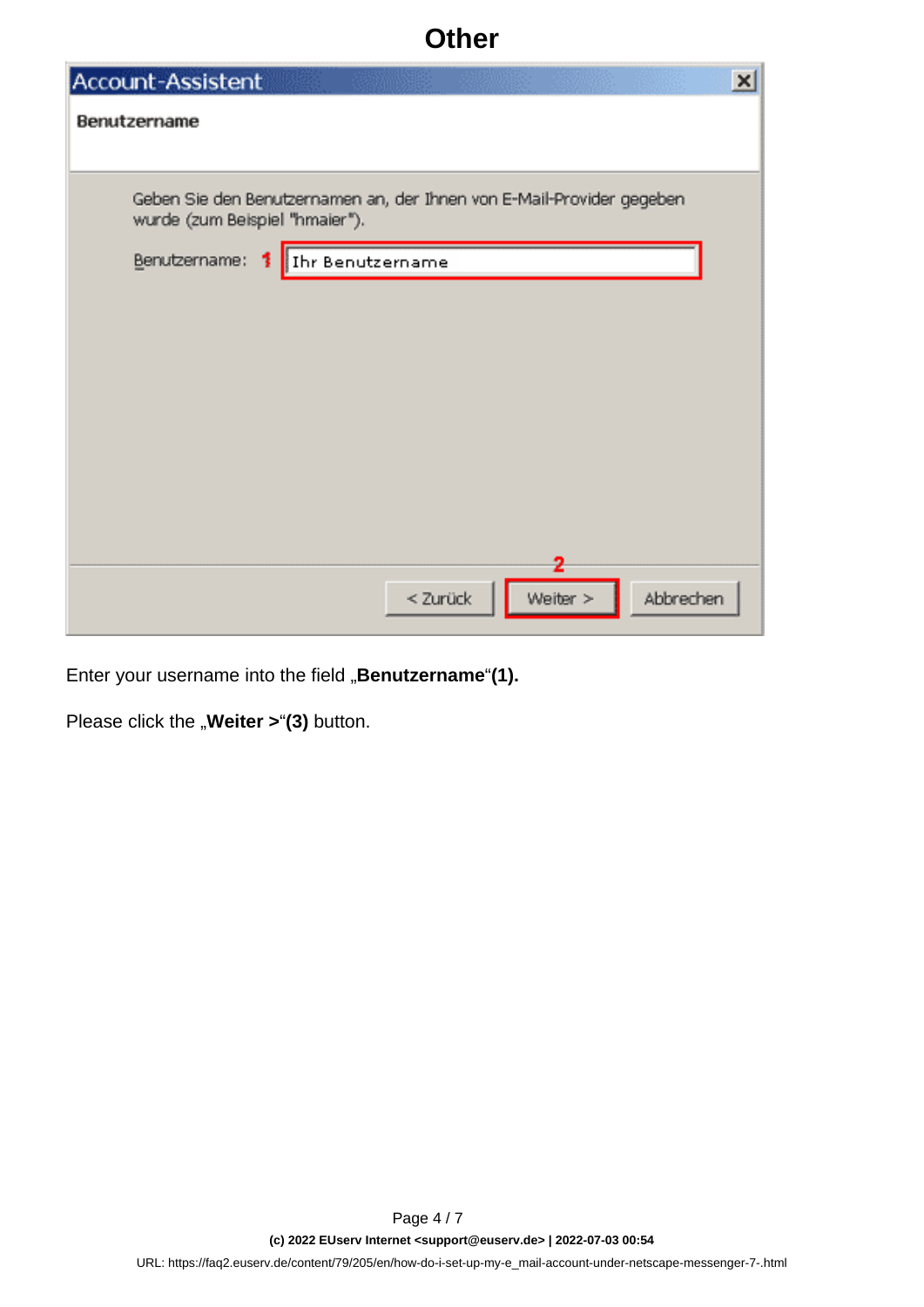| <b>Account-Assistent</b>                                                                                                                           | $\pmb{\times}$ |
|----------------------------------------------------------------------------------------------------------------------------------------------------|----------------|
| Account-Name                                                                                                                                       |                |
|                                                                                                                                                    |                |
| Geben Sie den Namen an, mit dem Sie auf diesen Account zugreifen wollen<br>(zum Beispiel "Arbeits-Account", "Privat-Account" oder "News-Account"). |                |
| Account-Name:<br>Info-Emailkonto<br>т.                                                                                                             |                |
|                                                                                                                                                    |                |
|                                                                                                                                                    |                |
|                                                                                                                                                    |                |
|                                                                                                                                                    |                |
|                                                                                                                                                    |                |
|                                                                                                                                                    |                |
|                                                                                                                                                    |                |
|                                                                                                                                                    |                |
| 2<br>Weiter ><br>< Zurück<br>Abbrechen                                                                                                             |                |

Enter a freely selectable name (e.g. Info-Account) for your eMail account into the field "**Account-Name**"**(1).**

Please click the "**Weiter > "(2)** button.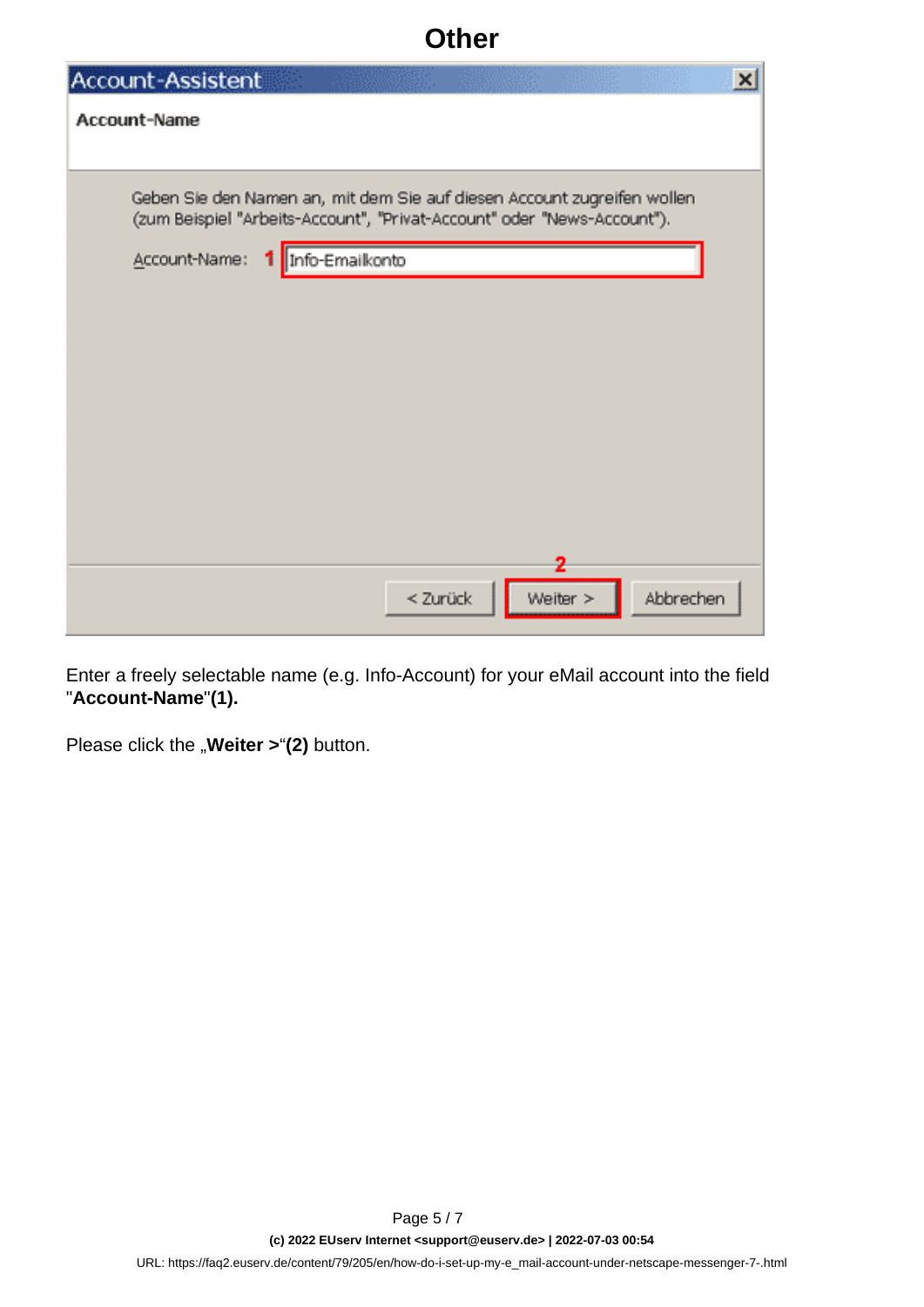| Account-Assistent                                                                                         | ×                          |  |  |
|-----------------------------------------------------------------------------------------------------------|----------------------------|--|--|
| Gratulation!                                                                                              |                            |  |  |
|                                                                                                           |                            |  |  |
| Bitte überprüfen Sie, ob untenstehende Informationen richtig sind.                                        |                            |  |  |
| Account-Name:                                                                                             | Info-Emailkonto            |  |  |
| Benutzername:                                                                                             | <b>Ihr Benutzername</b>    |  |  |
| E-Mail-Adresse:                                                                                           | info@ihrnamede.de          |  |  |
| Name des Servers für eingehende Mail:                                                                     | pop3.ServerName.de         |  |  |
| Typ des Servers für eingehende Mail:                                                                      | POP3                       |  |  |
| Name des Servers für ausgehende Mail (SMTP): smtp. ServerName. de                                         |                            |  |  |
| Nachrichten jetzt herunterladen                                                                           |                            |  |  |
| Klicken Sie Fertigstellen, um diese Einstellungen zu speichern und den<br>Account-Assistenten zu beenden. |                            |  |  |
|                                                                                                           |                            |  |  |
|                                                                                                           |                            |  |  |
| < Zurück                                                                                                  | Fertigstellen<br>Abbrechen |  |  |

Check the "**Nachrichten jetzt herunterladen**"**(1)** box to receive your eMails immediately.

Please click the "Fertig stellen"(2) button.

|                                     | Posteingang für info@ihmamede.de - Mozilla                    |                                   |               | $-10x$                                 |
|-------------------------------------|---------------------------------------------------------------|-----------------------------------|---------------|----------------------------------------|
| Datei                               | Bearbeiten Ansicht Gehe Nachricht Tools                       | Hilfe<br>Fenster                  |               |                                        |
| D<br>Abrufen<br>Verfassen           | 嗯<br>賹<br>للأناة<br>Antw. an alle<br>Weiterleiten<br>Aribwort | 侵<br>窗<br>Nächste<br><b>Juric</b> | Q<br>Löschen  |                                        |
| 四<br>Name                           | Angicht: Alle<br>÷                                            | Betreff oder Absender enthält:    |               | Looren                                 |
| E P Info-Emailkonto<br>DPosteingang | C Betreff                                                     | <b>O</b> Absender                 | * Datum       | $\overline{\mathfrak{m}}$<br>Priorität |
| Entwürfe                            |                                                               |                                   |               |                                        |
| Si Vorlagen<br>Gesendet             |                                                               |                                   |               |                                        |
| Papierkorb                          |                                                               | <b>LW</b> Service<br>$+1$         |               |                                        |
| E B Lokale Ordner                   |                                                               |                                   |               |                                        |
|                                     |                                                               |                                   |               |                                        |
|                                     |                                                               |                                   |               |                                        |
|                                     |                                                               |                                   |               |                                        |
|                                     |                                                               |                                   |               |                                        |
|                                     |                                                               |                                   |               |                                        |
|                                     |                                                               |                                   |               |                                        |
|                                     |                                                               |                                   |               |                                        |
| 医基克因数                               |                                                               |                                   | Ungelesene: 0 | Gesamt: 0 -                            |

Page 6 / 7

**(c) 2022 EUserv Internet <support@euserv.de> | 2022-07-03 00:54**

[URL: https://faq2.euserv.de/content/79/205/en/how-do-i-set-up-my-e\\_mail-account-under-netscape-messenger-7-.html](https://faq2.euserv.de/content/79/205/en/how-do-i-set-up-my-e_mail-account-under-netscape-messenger-7-.html)